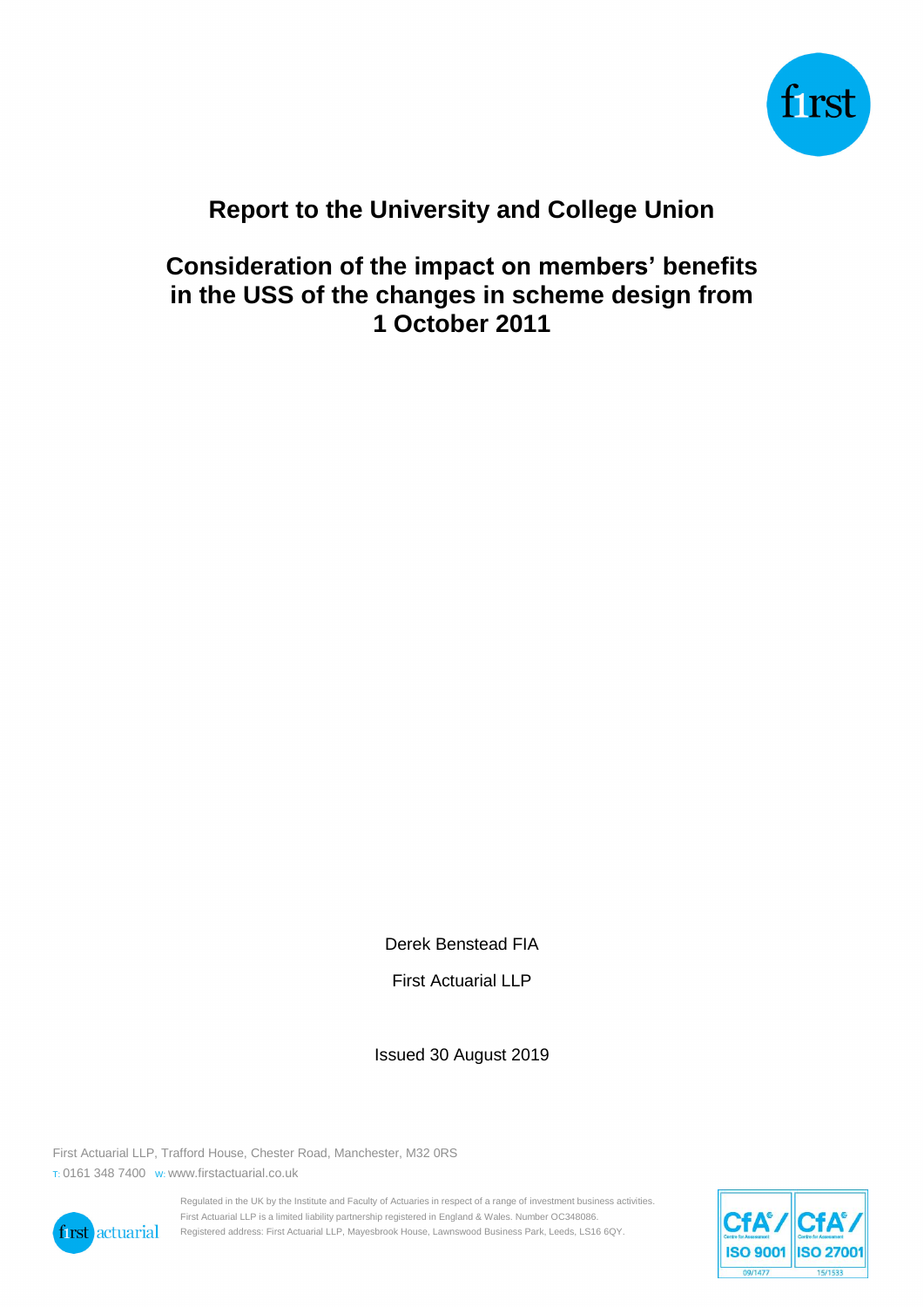

## **Introduction**

This paper has been prepared for the University and College Union (UCU), on the instructions of Matt Waddup. We were asked to illustrate the effect on members of the reductions in benefits and increases in contributions in the Universities Superannuation Scheme (USS).

In this report, we have drawn on some of the example members used in our previous reports. In particular it is based on the specimen members of university staff in our report "A comparison of TPS with USS with and without a salary threshold" dated 29 November 2017. New specimen members have been created representing members on part time contracts. The specimen members are described in more detail in the appendix.

We were asked to model the effect of benefit changes and member contribution increases since the USS changed from a final salary scheme. Therefore the starting point is the 1/80ths final salary scheme with a 6.35% contribution. This closed to new entrants on 1 October 2011, so we assumed our specimen members joined the final salary scheme on 30 September 2011. We calculate what their benefits and contributions would have been had the final salary scheme not closed.

The final salary scheme closed to accrual on 31 March 2016. Our specimen members are moved from the final salary scheme to the career average scheme on that date. We calculate the benefits and contributions arising from the final salary scheme from 2011 to 2016 then the career average scheme from 2016, and observe the reduction in benefits and the increase in contributions relative to an unchanged final salary scheme.

### **Example member calculations**

These example members have been selected from our previous reports. Further details of these members are provided in the appendix.

| <b>Member</b>   | <b>Brief description</b>                         | <b>Years' service</b> |
|-----------------|--------------------------------------------------|-----------------------|
| M <sub>1</sub>  | Researcher, works point 30 to 46                 | 20                    |
| M4              | Academic lecturer, works point 37 to 43          | 30                    |
| M <sub>6</sub>  | Academic, works point 37 to 50                   | 30                    |
| M7              | Professor, works point 37 to 48 then band C      | -20                   |
| M <sub>10</sub> | Professor, works point 37 to 48 then band C to A | 30                    |
| PT <sub>1</sub> | Part time member, 15 hours per week              | 20                    |
| PT <sub>2</sub> | Part time member, 20 hours per week              | 30                    |
| PT <sub>3</sub> | Part time member, 30 hours per week              | 30                    |

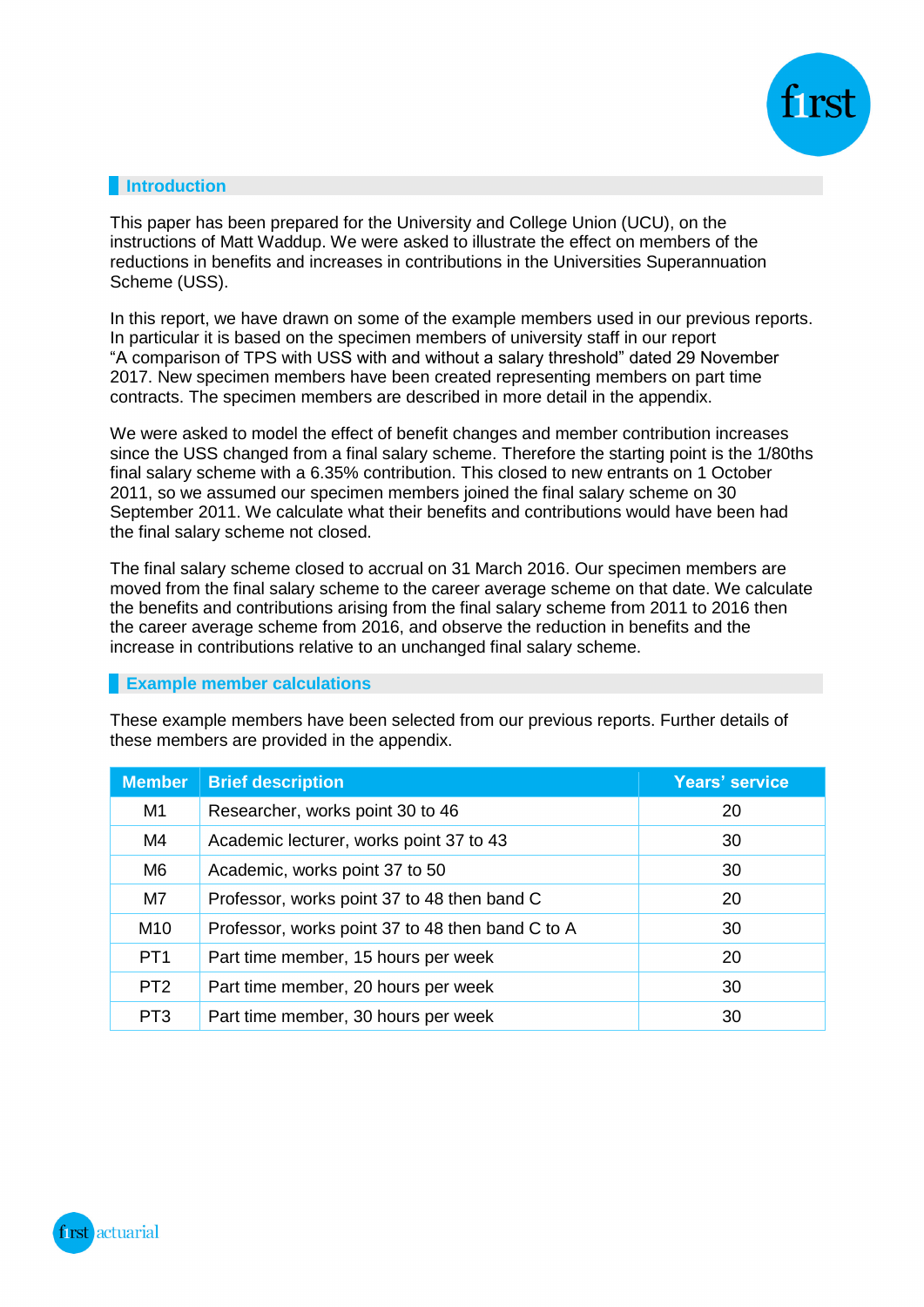

#### **Results of our calculations - member benefits comparison 2% real salary growth assumption**

We have given the results of our calculations in tables of data. The 8 example members of university staff are labelled in the tables, and summarised above.

The results below show the cash and remaining pension after taking cash under the original final salary scheme, had it never closed. We then show the cash and remaining pension after taking cash resulting from the transfer to the career average scheme, and the loss to each of the 8 members.

We first show results using a CPI + 2% salary growth assumption, later we show results using a CPI + 1% salary growth assumption.

| <b>CPI+2%</b><br>salary<br>inflation | <b>Final salary scheme remains</b><br>unchanged |                                                    | <b>Final salary scheme then</b><br>career average scheme up to<br>cap, DC above cap |             |                                                    |                                                  |                          |
|--------------------------------------|-------------------------------------------------|----------------------------------------------------|-------------------------------------------------------------------------------------|-------------|----------------------------------------------------|--------------------------------------------------|--------------------------|
| <b>Example</b><br>member             | <b>Cash</b>                                     | <b>Gross</b><br>pension<br>after<br>taking<br>cash | <b>Net</b><br>pension<br>after<br>taking<br>cash                                    | <b>Cash</b> | <b>Gross</b><br>pension<br>after<br>taking<br>cash | <b>Net</b><br>pension<br>after<br>taking<br>cash | <b>Loss to</b><br>member |
| M <sub>1</sub>                       | £98,400                                         | £14,800                                            | £12,600                                                                             | £70,200     | £10,500                                            | £9,200                                           | £120,000                 |
| M4                                   | £155,300                                        | £23,300                                            | £19,400                                                                             | £123,900    | £18,600                                            | £15,600                                          | £134,000                 |
| M <sub>6</sub>                       | £192,300                                        | £28,800                                            | £23,800                                                                             | £145,200    | £21,800                                            | £18,200                                          | £198,300                 |
| M7                                   | £110,500                                        | £16,600                                            | £14,000                                                                             | £82,900     | £12,400                                            | £10,700                                          | £116,700                 |
| M <sub>10</sub>                      | £351,600                                        | £52,700                                            | £40,600                                                                             | £189,000    | £25,400                                            | £21,100                                          | £689,100                 |
| PT <sub>1</sub>                      | £20,300                                         | £3,000                                             | £3,000                                                                              | £17,900     | £2,700                                             | £2,700                                           | £10,500                  |
| PT <sub>2</sub>                      | £49,400                                         | £7,400                                             | £6,700                                                                              | £40,000     | £6,000                                             | £5,500                                           | £41,800                  |
| PT <sub>3</sub>                      | £74,700                                         | £11,200                                            | £9,700                                                                              | £60,500     | £9,100                                             | £8,000                                           | £60,100                  |

*Benefits comparison, 2% real salary growth assumption*

**Results of our calculations - member contribution comparison 2% real salary growth assumption**

The results below show the total contributions that would have been payable in the original final salary scheme, had it never closed, allowing for income tax relief. The third column (2017) shows the employee contributions payable following the contribution changes since 2011. Contributions in the future are assumed to follow those determined in the 2017 valuation. The fourth column (2018 Option 3) shows the impact of the proposed contribution changes following the 2018 valuation, using the trustee's Option 3.

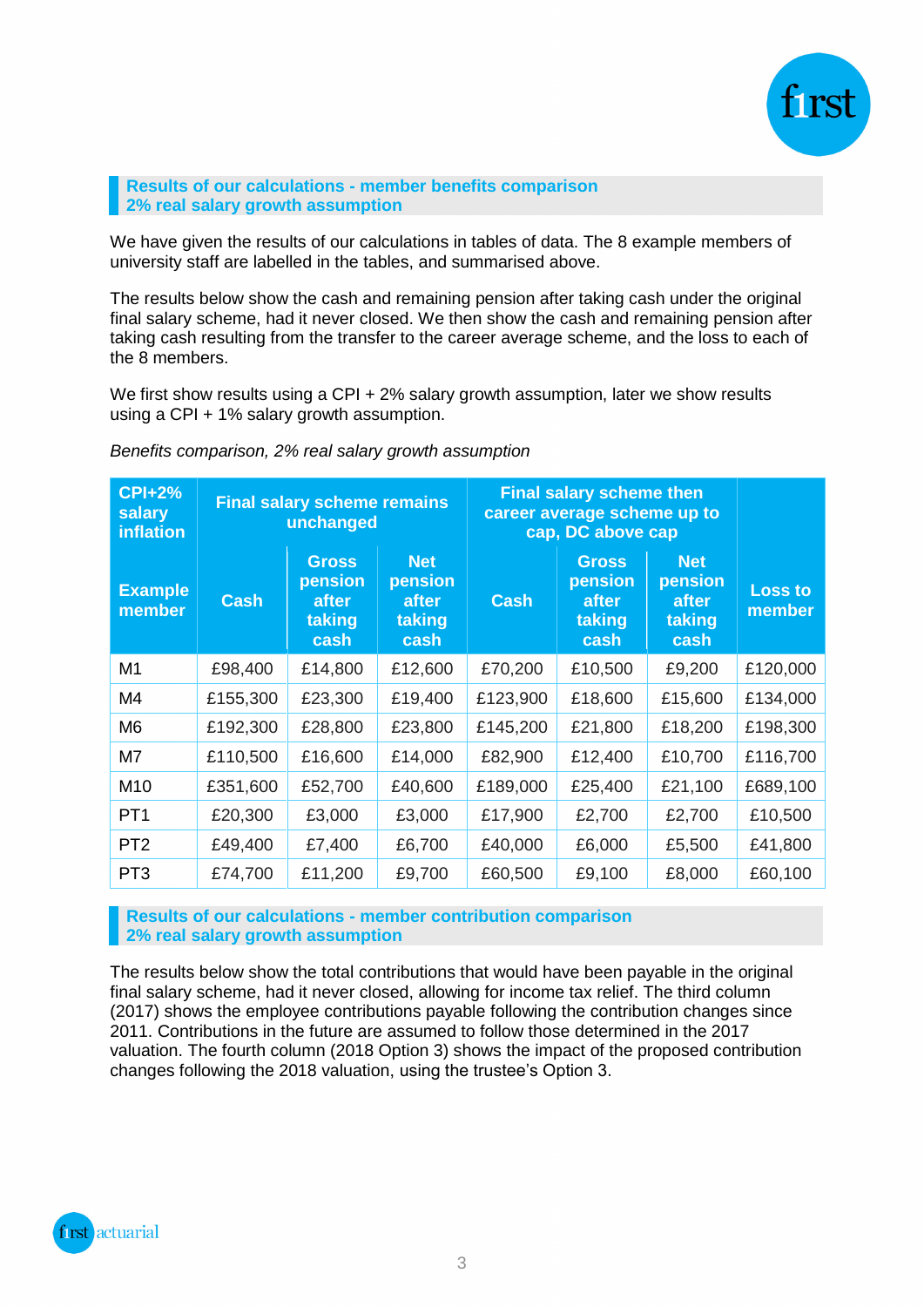

| CPI+2% salary<br><b>inflation</b> | <b>Final salary</b><br>unchanged<br>cont. rate | 2017<br>contribution<br>rates | 2018<br><b>Option 3</b><br>cont. rates | <b>Loss 2018</b><br><b>Option 3 less</b><br><b>Final salary</b> |
|-----------------------------------|------------------------------------------------|-------------------------------|----------------------------------------|-----------------------------------------------------------------|
| M <sub>1</sub>                    | £41,800                                        | £65,800                       | £63,200                                | £21,400                                                         |
| M4                                | £68,900                                        | £112,400                      | £108,200                               | £39,300                                                         |
| M <sub>6</sub>                    | £78,000                                        | £122,900                      | £118,900                               | £40,900                                                         |
| M7                                | £46,400                                        | £71,200                       | £68,500                                | £22,100                                                         |
| M10                               | £95,500                                        | £144,900                      | £140,800                               | £45,300                                                         |
| PT <sub>1</sub>                   | £13,600                                        | £21,600                       | £20,700                                | £7,100                                                          |
| PT <sub>2</sub>                   | £26,900                                        | £44,700                       | £43,100                                | £16,200                                                         |
| PT <sub>3</sub>                   | £40,200                                        | £66,900                       | £64,400                                | £24,200                                                         |

## *Total contributions, 2% real salary growth assumption*

*Total loss to the member, 2% real salary growth assumption*

The total loss to the member is the sum of the loss on benefits and the loss on contributions.

| CPI+2% salary<br>inflation | <b>Loss on benefits</b> | <b>Loss on</b><br><b>contributions</b> | <b>Total loss</b> |
|----------------------------|-------------------------|----------------------------------------|-------------------|
| M <sub>1</sub>             | £120,000                | £21,400                                | £141,400          |
| M4                         | £134,000                | £39,300                                | £173,300          |
| M <sub>6</sub>             | £198,300                | £40,900                                | £239,200          |
| M7                         | £116,700                | £22,100                                | £138,800          |
| M <sub>10</sub>            | £689,100                | £45,300                                | £734,400          |
| PT <sub>1</sub>            | £10,500                 | £7,100                                 | £17,600           |
| PT <sub>2</sub>            | £41,800                 | £16,200                                | £58,000           |
| PT <sub>3</sub>            | £60,100                 | £24,200                                | £84,300           |

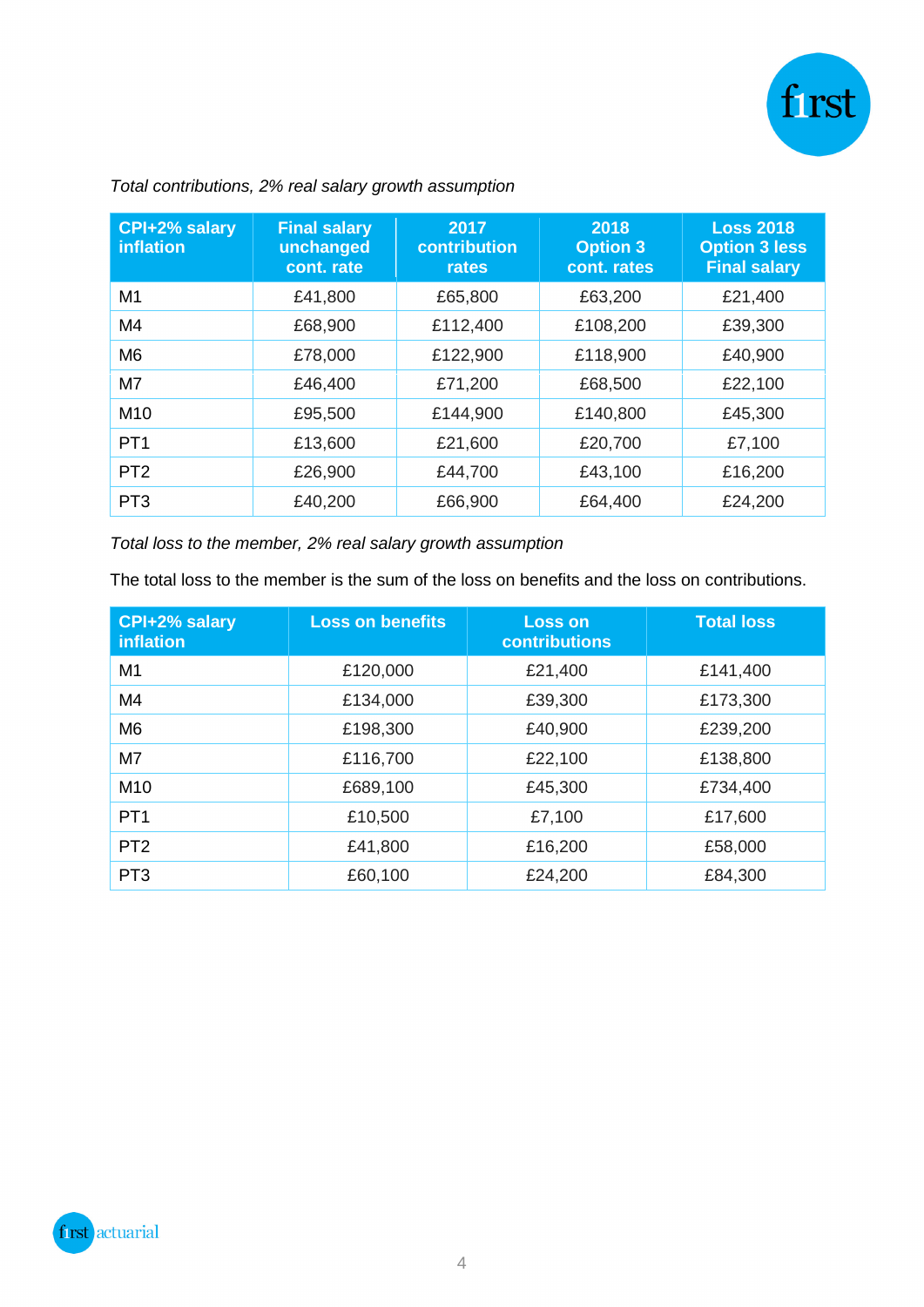

## **Results of our calculations 1% salary growth assumption**

We give three further tables, based on a salary growth assumption of CPI + 1% pa.

*Benefits comparison, 1% real salary growth assumption*

| <b>CPI+1%</b><br>salary<br>inflation | <b>Final salary scheme remains</b><br>unchanged |                                                    | <b>Final salary scheme then</b><br>career average scheme up to<br>cap, DC above cap |             |                                                    |                                                  |                          |
|--------------------------------------|-------------------------------------------------|----------------------------------------------------|-------------------------------------------------------------------------------------|-------------|----------------------------------------------------|--------------------------------------------------|--------------------------|
| <b>Example</b><br>member             | <b>Cash</b>                                     | <b>Gross</b><br>pension<br>after<br>taking<br>cash | <b>Net</b><br>pension<br>after<br>taking<br>cash                                    | <b>Cash</b> | <b>Gross</b><br>pension<br>after<br>taking<br>cash | <b>Net</b><br>pension<br>after<br>taking<br>cash | <b>Loss to</b><br>member |
| M <sub>1</sub>                       | £88,300                                         | £13,200                                            | £11,300                                                                             | £68,300     | £10,200                                            | £8,900                                           | £84,800                  |
| M4                                   | £126,300                                        | £18,900                                            | £15,900                                                                             | £115,200    | £17,300                                            | £14,600                                          | £46,200                  |
| M <sub>6</sub>                       | £156,400                                        | £23,500                                            | £19,500                                                                             | £133,300    | £20,000                                            | £16,700                                          | £98,700                  |
| M7                                   | £99,100                                         | £14,900                                            | £12,600                                                                             | £81,000     | £12,100                                            | £10,500                                          | £74,800                  |
| M10                                  | £285,900                                        | £42,900                                            | £34,700                                                                             | £157,900    | £23,700                                            | £19,700                                          | £533,000                 |
| PT <sub>1</sub>                      | £18,200                                         | £2,700                                             | £2,700                                                                              | £17,500     | £2,600                                             | £2,600                                           | £3,400                   |
| PT <sub>2</sub>                      | £40,200                                         | £6,000                                             | £5,600                                                                              | £37,000     | £5,600                                             | £5,200                                           | £14,000                  |
| PT <sub>3</sub>                      | £60,800                                         | £9,100                                             | £8,000                                                                              | £55,900     | £8,400                                             | £7,500                                           | £18,400                  |

*Total contributions, 1% real salary growth assumption* 

| CPI+1% salary<br>inflation | <b>Final salary</b><br>unchanged<br>cont. rate | 2017<br>contribution<br>rates | 2018<br><b>Option 3</b><br>cont. rates | <b>Loss 2018</b><br><b>Option 3 less</b><br><b>Final salary</b> |
|----------------------------|------------------------------------------------|-------------------------------|----------------------------------------|-----------------------------------------------------------------|
| M <sub>1</sub>             | £41,400                                        | £65,400                       | £62,800                                | £21,400                                                         |
| M4                         | £65,300                                        | £109,200                      | £104,800                               | £39,500                                                         |
| M <sub>6</sub>             | £72,000                                        | £115,400                      | £111,300                               | £39,300                                                         |
| M7                         | £45,200                                        | £69,600                       | £67,000                                | £21,800                                                         |
| M <sub>10</sub>            | £86,700                                        | £134,000                      | £129,900                               | £43,200                                                         |
| PT <sub>1</sub>            | £14,000                                        | £22,200                       | £21,300                                | £7,300                                                          |
| PT <sub>2</sub>            | £24,800                                        | £40,900                       | £39,300                                | £14,500                                                         |
| PT <sub>3</sub>            | £37,200                                        | £61,300                       | £59,000                                | £21,800                                                         |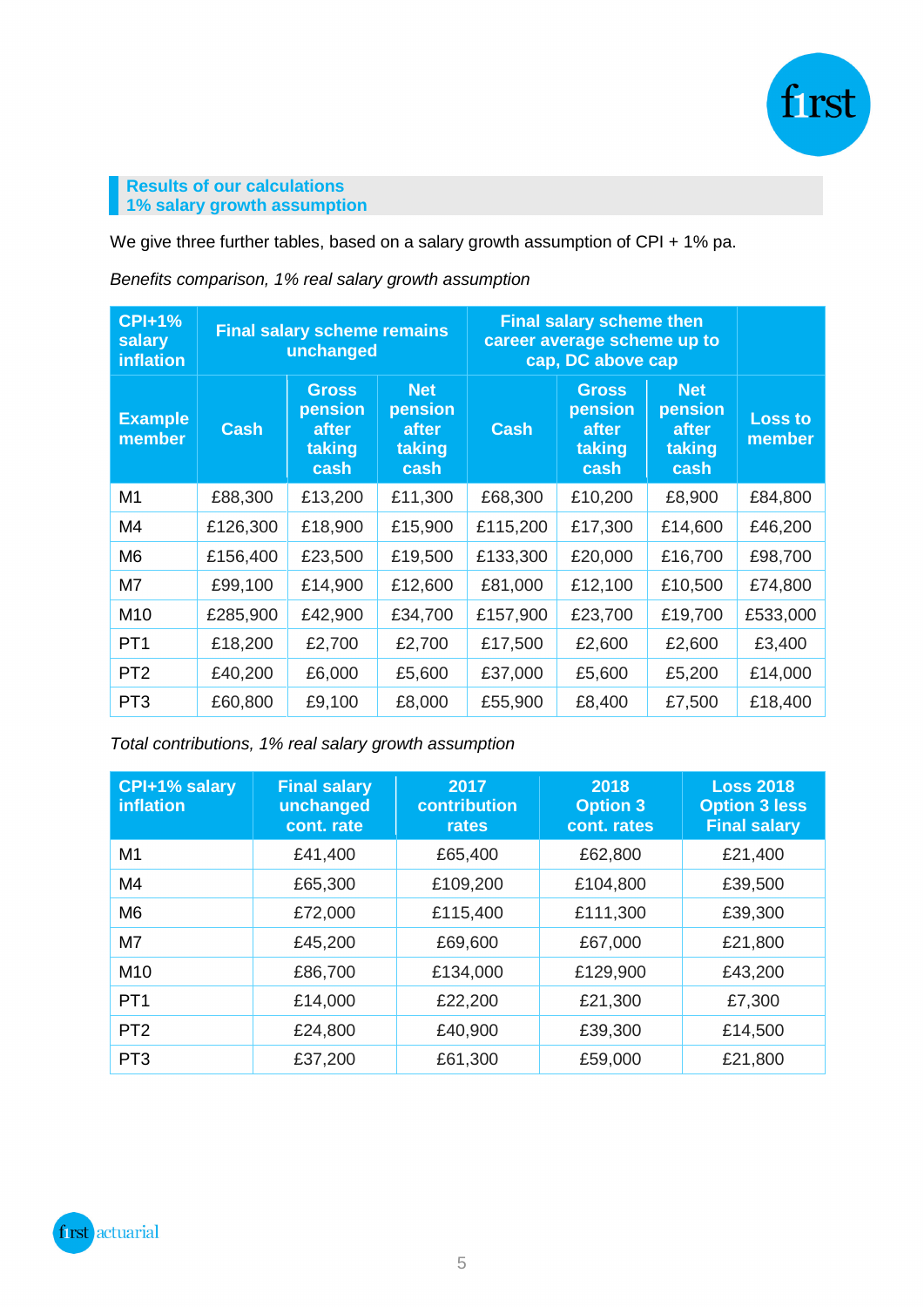

## *Total loss to the member, 1% real salary growth assumption*

The total loss to the member is the sum of the loss on benefits and the loss on contributions.

| CPI+1% salary<br>inflation | <b>Loss on benefits</b> | <b>Loss on</b><br><b>contributions</b> | <b>Total loss</b> |
|----------------------------|-------------------------|----------------------------------------|-------------------|
| M <sub>1</sub>             | £84,800                 | £21,400                                | £106,200          |
| M4                         | £46,200                 | £39,500                                | £85,700           |
| M <sub>6</sub>             | £98,700                 | £39,300                                | £138,000          |
| M7                         | £74,800                 | £21,800                                | £96,600           |
| M <sub>10</sub>            | £533,000                | £43,200                                | £576,200          |
| PT <sub>1</sub>            | £3,400                  | £7,300                                 | £10,700           |
| PT <sub>2</sub>            | £14,000                 | £14,500                                | £28,500           |
| PT <sub>3</sub>            | £18,400                 | £21,800                                | £40,200           |

The total loss to the member is the sum of the loss on benefits and the loss on contributions.

#### **Notes on our calculations**

We have worked in real terms relative to CPI.

We have assumed that members join the final salary scheme immediately before its closure to new entrants in 2011. We compare the final salary benefits which could have been earned had there been no scheme benefit changes in 2016 with the actual benefits built up under the new scheme structure (i.e. final salary benefits from 2011 to 2016, then career average benefits thereafter).

In putting a simple total on the benefits paid, we assumed an average of 27 years life expectancy of the member and potential partner. We allowed for income tax on the pensions, having first allowed for tax free cash to be taken. For example, were a pension to be wholly taxed at 20%, the value placed on the retirement benefits would be calculated as: Pension x 27 x 80% + Cash. By neither inflating benefit payments by the annual increases nor discounting, we have implicitly assumed a discount rate equal to the benefit inflation rate. We assumed that the personal income tax allowance and the basic rate income tax band grow in line with CPI. This is in fact current Government policy.

The headline design of the USS is annual accrual of 1/75 of salary pension plus 3/75 of salary cash, but members in fact have the option to exchange some pension for more cash up to the HMRC limit, or to exchange the 3/75 cash for additional pension. We have prepared benefits in the scenario that the maximum tax free cash is taken, first from the DC pot (if there is one) and second by commutation of DB pension.

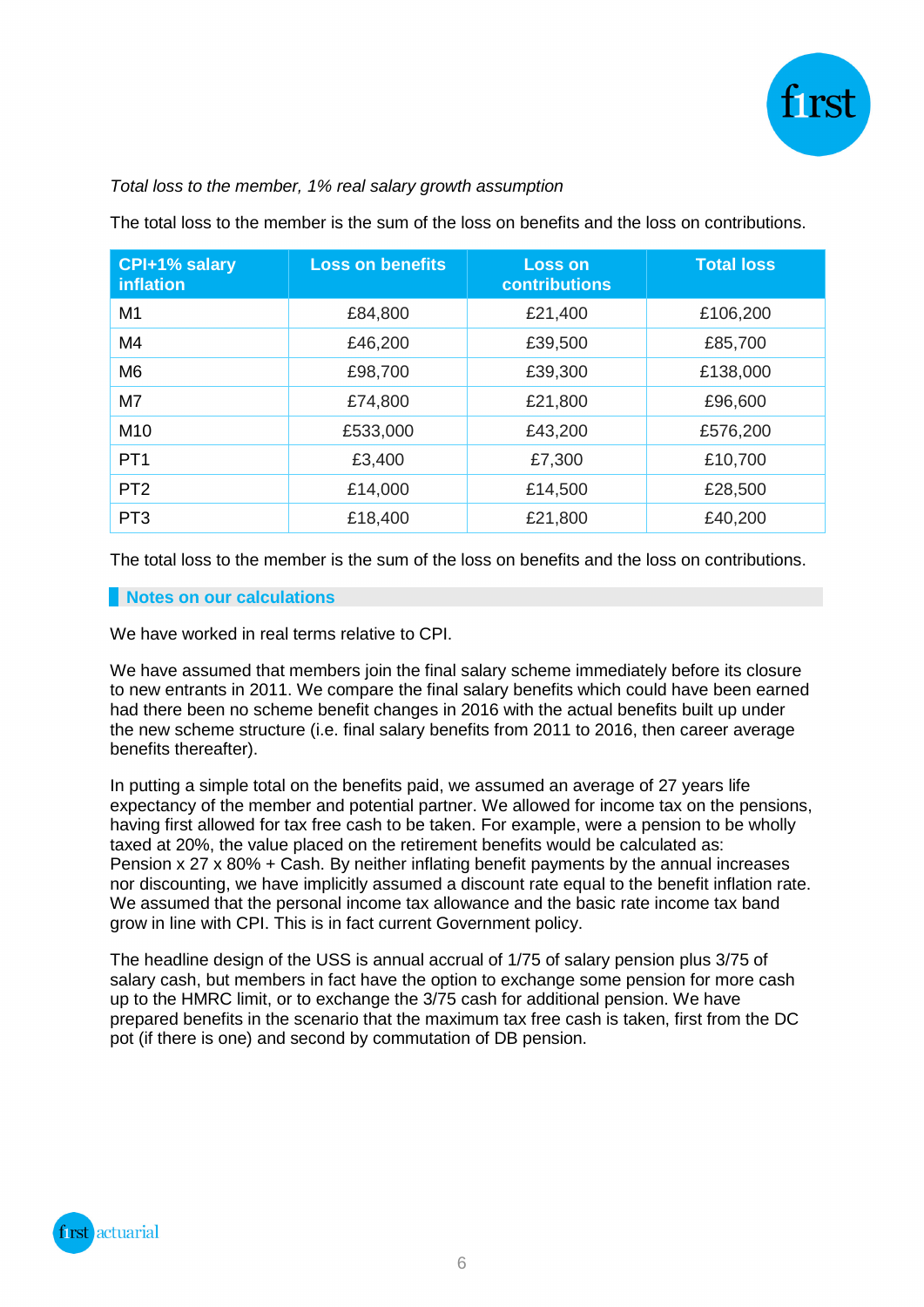

We have assumed that, in the first instance, cash is taken from the DC pot (if the member has one). On one hand, if the DC pot is not large enough to provide all the tax-free cash allowance in relation to the DB pension, then some DB pension will be commuted at the member's age-related commutation factor. On the other hand, if the DC pot is large enough to provide the maximum amount of tax-free cash in relation to the DB pension, then the balance of the DC pot will be used to provide further cash, 25% tax free, 75% taxed at 20%.

We have used the cash commutation factors in force for the USS at the time of writing.

The value of a final salary pension depends on how salary grows over a career. The specimen members each have a specified career path along the pay spine. We have made two alternative assumptions for the inflation of the pay spine and the hourly rates of the part time members of CPI + 1% and CPI + 2%.

There a number of reasons supporting the choice of CPI + 2% as an assumption for salary inflation:

- It is a reasonable representation of average historical general salary growth, at least before 2009.
- It is the assumption which USS has used since 2011 in its actuarial valuations (counting the actual assumption of RPI + 1% as broadly equivalent to CPI + 2%).
- Because CPI + 2% is the assumption used by USS in its actuarial valuations, from which derive the contributions, the loss on benefits to the member is also representative of the saving to the employers in contributions upon switching from final salary to career average.

On the other hand, some people might regard CPI + 2% as being optimistic about the future, and overstating the recent past (i.e. since 2009). We have also supplied calculations based on CPI + 1% salary growth.

We have assumed that DC investments earn a return before retirement of 1.5% more than general salary inflation. In the case of a salary inflation assumption of CPI + 2%, which USS uses, the return assumed on the DC account is CPI + 3.5%, an assumption which is at the top end of USS's opinions of the best estimate returns on different kinds of assets.

By working in real terms relative to CPI and using a fixed USS defined benefit salary cap of £58,590, we have in effect assumed that the salary cap grows with CPI inflation.

The sum of each member's contributions is net of income tax relief. Therefore, the total contribution is the total deduction from take home pay. We calculated the tax relief due on each year's contribution, allowing for standard and higher rates of tax.

#### **Actuarial standards**

I confirm I have complied with the requirements of the Technical Actuarial Standard 100: Principles for Technical Actuarial Work.

Denen Bennead

Derek Benstead FIA 30 August 2019

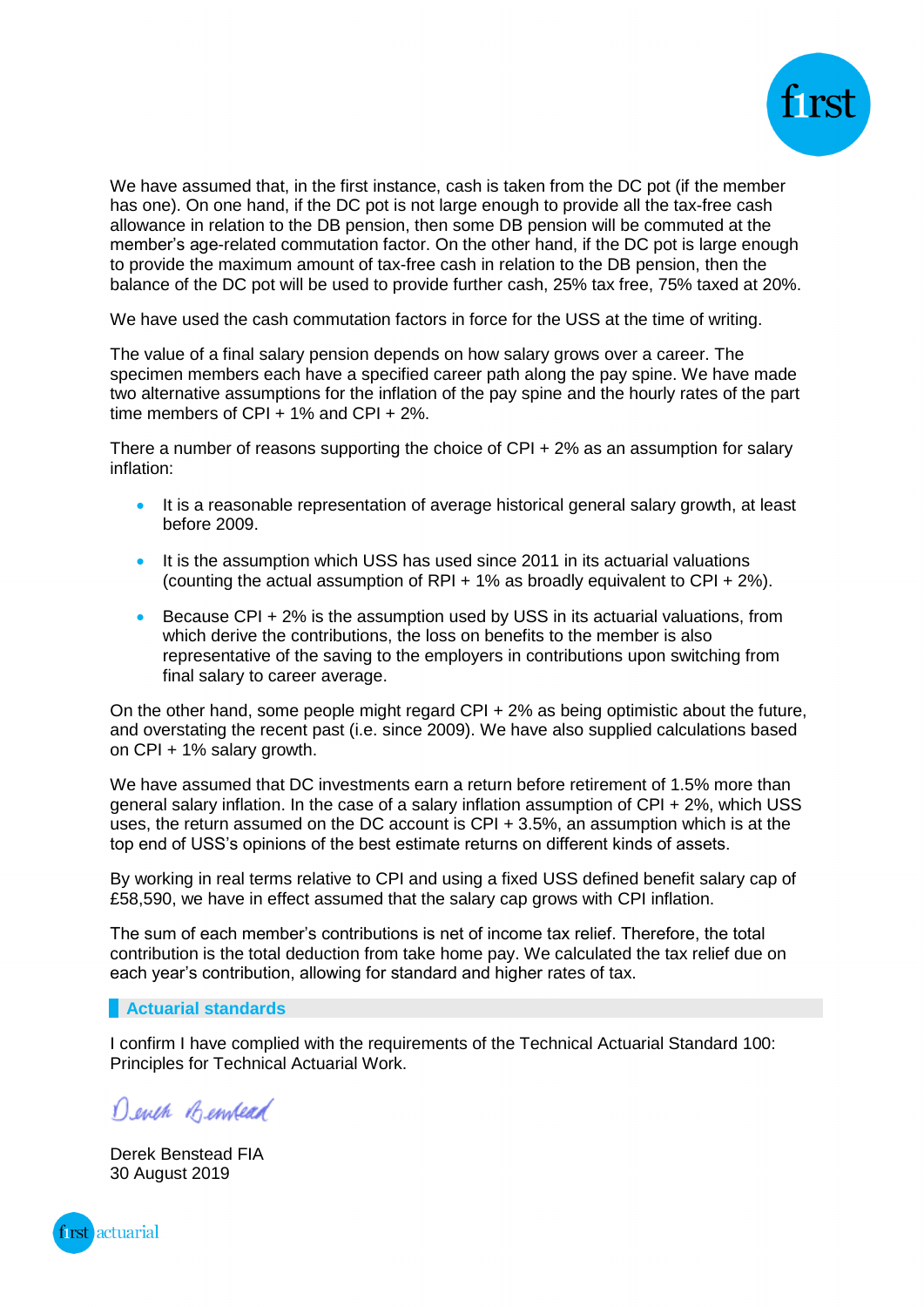

## **Appendix: Example members**

| 47                                                            |
|---------------------------------------------------------------|
| 67                                                            |
| 20 years                                                      |
| Join at spine point 30, reach spine point 48 and remain there |
|                                                               |

| Member 4           |                                                               |
|--------------------|---------------------------------------------------------------|
| Age at joining:    | 37                                                            |
| State pension age: | 67                                                            |
| Service:           | 30 years                                                      |
| Pay progression:   | Join at spine point 37, reach spine point 43 and remain there |

| 37                                                            |
|---------------------------------------------------------------|
| 67                                                            |
| 30 years                                                      |
| Join at spine point 37, reach spine point 50 and remain there |
|                                                               |

| Member 7           |                                                                                                                                                                   |
|--------------------|-------------------------------------------------------------------------------------------------------------------------------------------------------------------|
| Age at joining:    | 47                                                                                                                                                                |
| State pension age: | 67                                                                                                                                                                |
| Service:           | 20 years                                                                                                                                                          |
| Pay progression:   | Join at spine point 37,<br>reach spine point 48 for 5 years,<br>Prof C lower quartile £62,843 for 5 years,<br>Prof C upper quartile £69,143 for remaining service |